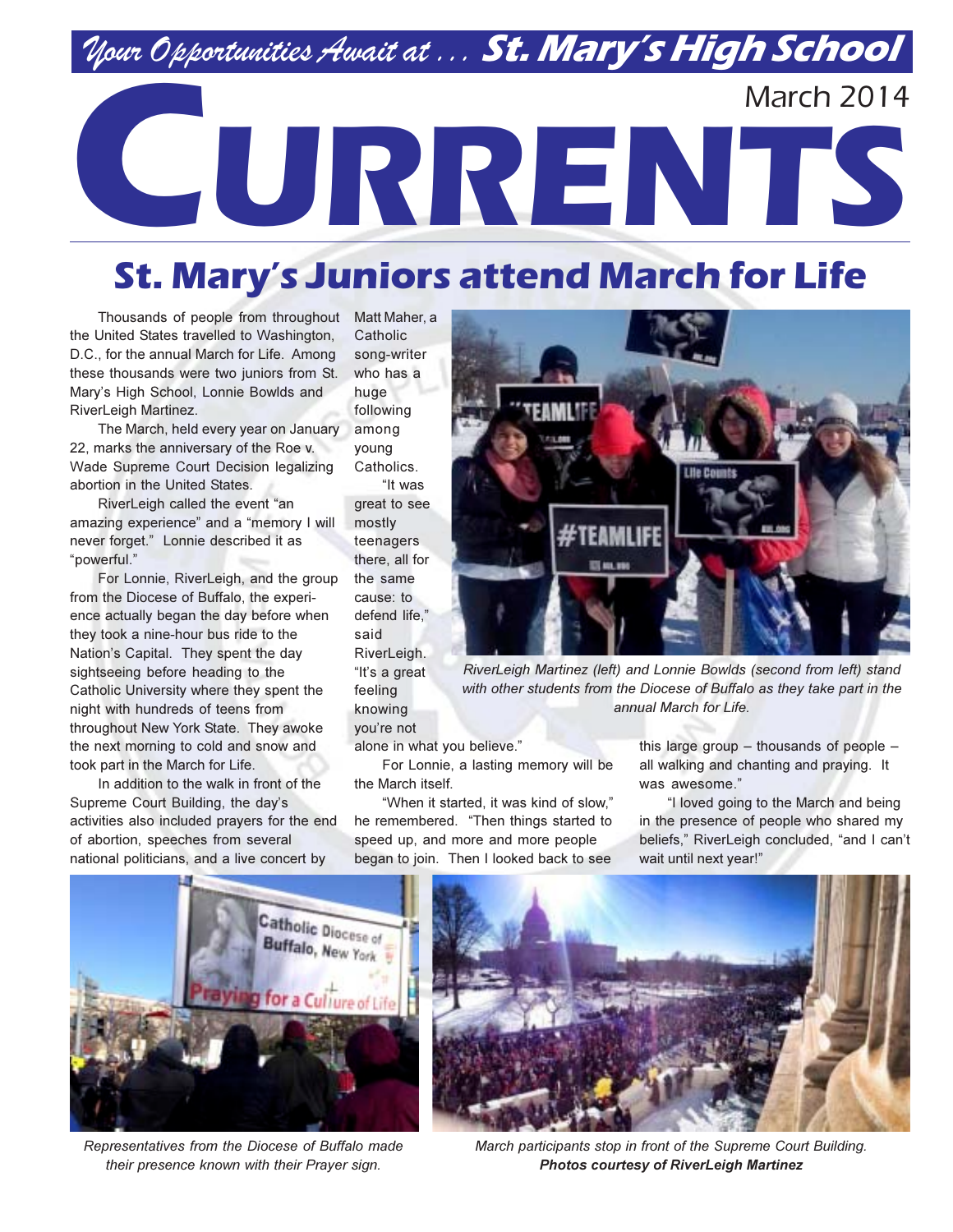#### March 2014

### **Senior receives Manus Christi Award**

When the young people of the Diocese of Buffalo recently gathered for the annual Youth Convention at the Adams Mark Hotel in Buffalo, one of the highlights of the three-day event included with presentation of the Manus Christi Award.

The Manus Christi (Hands of Christ) Award recognized graduating seniors for their dedicated ministry in the name of Jesus and the Church.

Chelsea Goldyn, a senior at St. Mary's, was one of the award winners this year. The award was only presented to 11 seniors from throughout the Diocese of Buffalo.

In her congratulatory letter to Chelsea, Kathryn Goller, director of Youth and Young

Adult Ministry for the Diocese, noted, "It is clear that throughout high school, you have been active in parish ministry and youth ministry, achieved academic success, exhibited leadership, witnessed to your faith, and demonstrated outstand-



Bishop Richard Malone presents the Manus Christi Award to Chelsea Goldyn.

ing moral character.

"I congratulate you on your accomplishments throughout your high school years," Ms. Goller continued, "and I thank you for using your God-given gifts to serve the church and your community."

### **Erin Neidhart named** to All-Academic Team

A St. Mary's High School senior has been named to Business First's 2014 All-Western New York Academic Team.

Erin Neidhart (Special Mention) has qualified for this year's list of the 100 most outstanding high school seniors in the eight-county region.

Winners were chosen for their records of academic excellence. school leadership and community involvement. The top 25 were named to the First Team. 25 runners-up to the Second Team, and another 50 to the Special Mention list.

"This is a highly competitive award," said Jack Connors, president and publisher of Business First. "Think of it this way: We have about 20,000 high school



seniors in Western New York this year, and we've picked only 100 for the Academic Team. That puts them in the upper one-half of one percent. They're the best and brightest students anywhere in this region."

Schools throughout the eight-county area were asked to nominate their

smartest and most accomplished students for consideration by an eightmember committee, which included six admissions directors at area colleges and two Business First editors. A total of 122 schools responded with 419 nominees.

The complete list of 100 honorees will be published in Business First's Guide to Western New York Schools, which will hit newsstands on June 13.

### Transportation requests due by April 1

Parents of St. Mary's students must request transportation services directly from the public school district.

The deadline for submitting written requests for transportation for the 2014-15 school year is April 1.

Failure to submit a request by this deadline might lead to the suspension of bus privileges for those families.

Most school districts require families to apply for transportation on the district website, though some districts still have forms to fill out and submit. Mrs. Fiume, who coordinates transportation for St. Mary's students, will be sending letters homes soon with more information

Note - Students in the Buffalo and Lockport school districts do not need to apply for transportation.



Thank you to all families who have been supporting the SCRIP program thus far. Please remember this is a year-round fundraiser for St. Mary's, and your participation is very important.

We will be keeping Tops, Tim Horton's, Target, Kohl's, Dunkin Donuts, American Eagle, Barnes & Noble, and Bath & Body Works cards on hand. Cards for local retailers Crusciki Bakery, Delta Sonic, Depew Deli, Frank's, and LT's Aurora St. Pizzeria will also be on hand. This is in the effort to fill orders within the same day or two and send them home without the wait.

Information will soon be sent home (Continued on page 9)

### **Currents**

Published 12 times a year by St. Mary's High School 142 Laverack Ave., Lancaster, NY 14086 (716) 683-4824 • www.smhlancers.org

**Vol. 22, Issue 7** 

**Edited by Keith Kidder '85**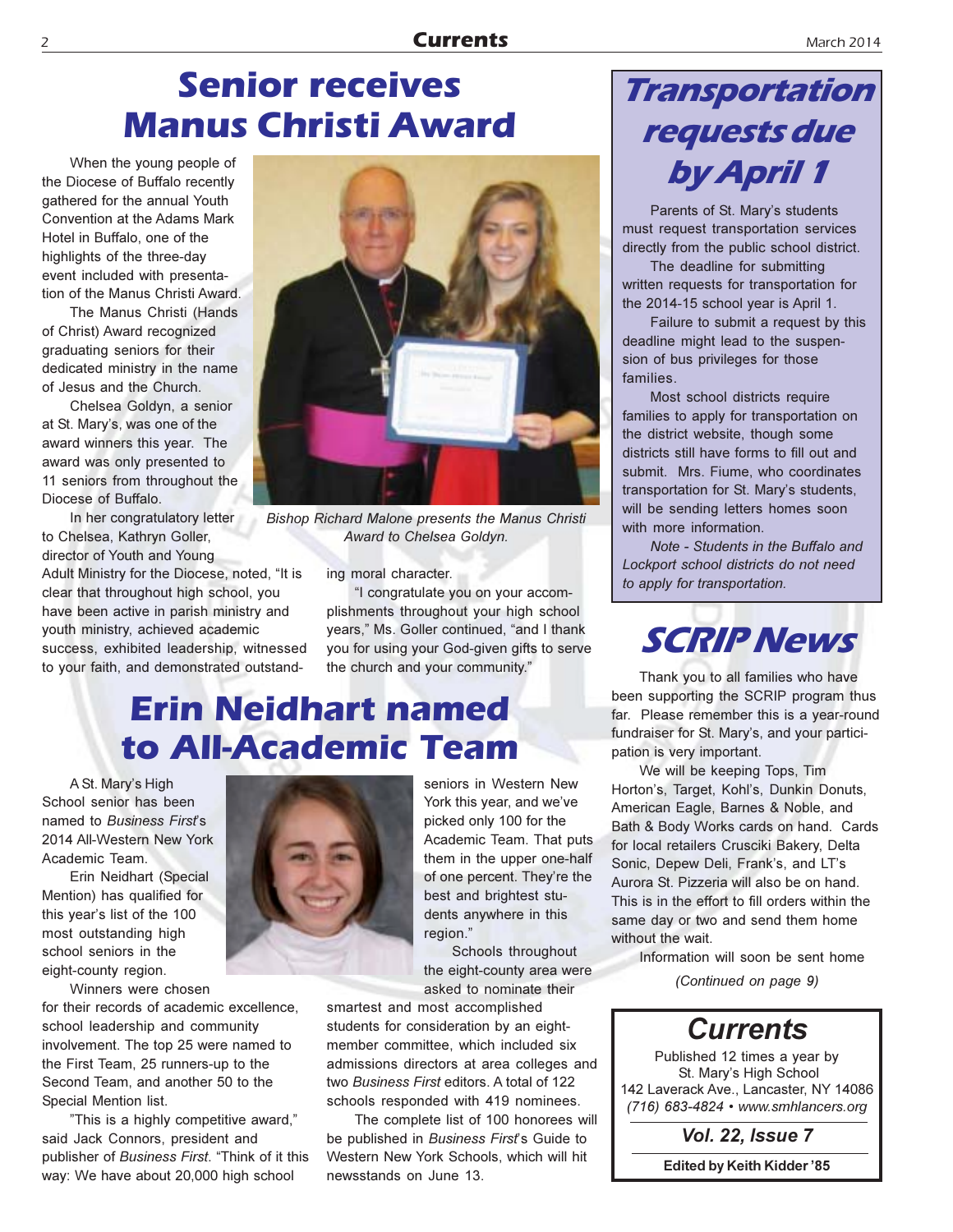### **Congratulations, Second Quarter Honor Roll Students**

Catherine

Blaszak



Swannie

**Torey Adams** 

**Senior 1st Honors** 

Catherine Blaszak

Dylan Braniecki

Alexandra Casillo

Mamin Amy Chen

**Yijing Shery Cheng** 

Reagan Craddock

**Aaron Denz** 

**Daniel Dolinar** 

Kevin Eggert

**Tyler English** 

Laura Enzinna

Chelsea Goldyn

**Marc Gonzalez** 

Jacob Hacker

**Rylee Haffey** 

Peyton Harris

**Meghan Helak** 

**Brooke Kacala** 

Nathaniel Keith

**Cory Kiebzak** 

Cailyn Krygier

Ana Lyons

**Mary Martin** 

Marco Matteini

**Mark McManus** 

Rachel Molino

Frin Neidhart

Katarina Raab

**Erin Nearv** 

**Bailey Michalski** 

**Allison Langley** 

**Brett Helmbrecht** 

Christopher Hoffman

Chelsea Heffernan

Natalia Dziadosz

Laura Cavallari

Caitlin Bystrak

**Holly Bystrak** 

Kathleen Bookmiller

Christopher Laura

Hoffman Cavallari

**Top five Seniors** 



Reagan

David Filion

Katie Grabski

Samantha Rodriguez Michaela Rowe Victoria Rozler Abigail Salamone Nicholas Soluri Jacqueline Steck Nicholas Sugg Erica Swannie Christopher Szumla Erika Talbot Latrell Tyson Nicholas Vallone **Hayley Wnuk Matthew Wrobel Trevor Wrona** Yige Jessica Wu Collin Zelli **Grant Ziomek** 

#### **Senior 2nd Honors**

**Thomas Briatico** Amanda Burns Samantha Cousineau **Vincent Francemone** Jeffrey Hunziker Sydney Irish Emily Krucenski Melissa Musialowski Joseph Podwika Claire Schroeder **Megan Wrest** 

#### **Junior 1st Honors**

Paul Bargnesi **Andrew Blaszak Theresa Cometto** Teresa Cronmiller Ashley Drzymala Jennifer Dudzinski Nicholas Federico

Hannah Gresham Xinyue Chloe Guan Joseph Hamilton Hannah Hapeman **Justin Hersey** Danielle Hockwater Rebecca Hojna Zachary Ineson Katrina Kenneweg **Austin Klink** Victoria Kwitowski Nicholas Lukasik Magdalene Manuel **RiverLeigh Martinez** Leah Meyer Jessica Michalski Agatha Milholland Kayla Murphy Marc O'Neill Tia Piotrowski Ryan Ratajczak William Roskopf Gillian Sacco Matthew Schneider Kaitlyn Schott Jacob Shepard Mason Smith Julie Sobczynski Shelby Strausbaugh Alexandria Szpila Zachary Szpila Jacob Tomaszewski Mariah Troidl Kaitlyn Tytka **Matthew Wierzbicki** Michael Wierzbicki

**Junior 2nd Honors** Paige Burkard Jacob Concannon Raymond Cooper Nicolas DeSanto Samuel Freeman **Brittany Gorny** Sydney Kozminski Michael Kruse **Sydney Mulkey Brianna Poules** Jackson Sperduti Benjamin Tobolski **Christopher Truesdale** Sean Wilson Alyssa Yebernetsky

Kaitlvn

Tytka

Agatha

Milholland

#### Sophomore

**1st Honors** Jennifer Baran **Garrett Branjecki Austin Calkins** Olivia Carl Joelle Cianciosa Kendra Ciezki Madison Fermo Lisa Gali Helen Gibson Victoria Gorny Christopher Gresham Jia Wei Jimmy Gu Ann Hamilton Jack Hathaway **Bridget Herod** Carolyn Kidder Nicholas Kobis Rosalie Martin Leah May **Mikala McCartney** Brendan McKeating Katherine Netti

Julie Pijacki Jennifer Piskor Victoria Powell **Grace Pyszczek** Jessica Ratigan James Roetzer Veronica Rozler **Allison Rusinski** Joseph Vallone Isabel Van Remmen Megan Vogel Regan Weiss Emma Winiarski **Madeline Wnuk** Alvssa Zirnheld

#### Sophomore

2nd Honors Jordan Badura **Bradley Berchou** Marissa Dantonio Anna DiDomenico Joseph DiGesare Alexander Hokai Maddisen Irish Jessica Kranz Tianyi Gary Li Kaila MacKay **Ariel Mecca** Nina O'Scier Jonathan Rowe Andrew Salamone Nicholas Samson Evan Zaprzal Kevin Zolnowski

#### **Freshman**

**1st Honors** Asia Alexander James Ando



Hannah

Gresham

David Owczarczak





Kavla Murphy Hojna Gina Appenheimer

Alexander Bish **Charles Bristol** John Connolly **Daniel Cress** Mark Cronmiller Jenna Erwin Joshua Fontaine **Grace Fuller** Meghan Hanna Anna Heerdt Stephanie Hossenlopp Victoria Jankowski Marissa Loniewski **Caitlyn Meyer Faith Meyers Savannah Meyers Stephanie Nemmer** Alex Paul Hannah Pufpaff Kristi Smith Alexander Stegmeier **William Story** Collin Tytka Kathryn Vogl Haley Wipperman

#### Freshman

Elizabeth Bakeman Alexandria Dequire **Amava Devers** Erin Hufford Andrea Seeloff Jacob Tredo Brittany Wachowski Nathan Waley Sydney Zajac

Christopher

Gresham









**Amber Wilk** 

Alyssa Ziobro

Alexandra Zelazny



James

Roetzer





Maya Zelazny

### **Top five Freshmen**









Daniel Cress

Kathryn

Loniewski

Grace Fuller

Vogl



Victoria

Jankowski



**Marissa** 

Pijacki

Kidder

Austin Calkins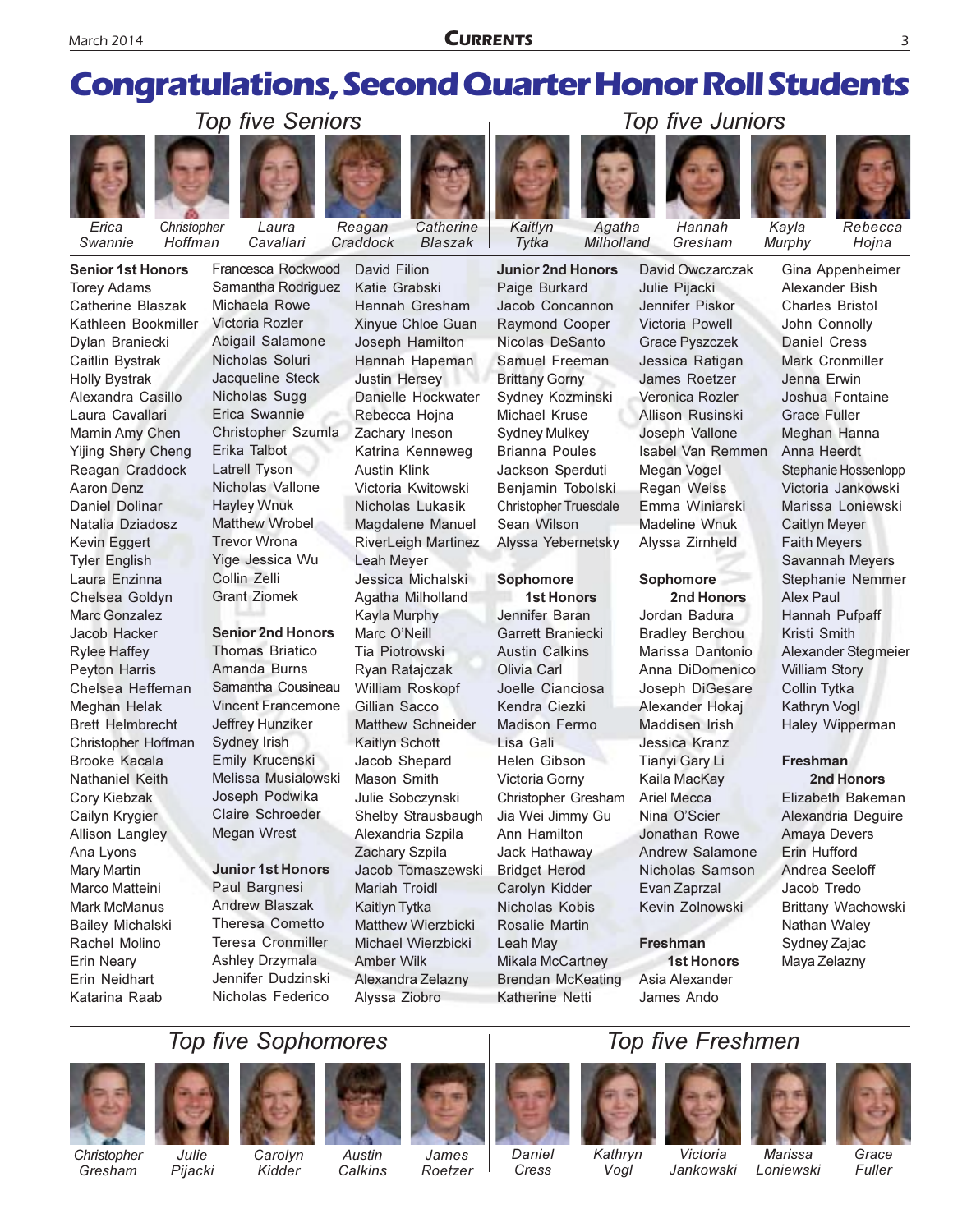St. Mary's High School

**Counseling Corner** 

Sarah Neudeck *(sneudeck@smhlancers.org)* • 683-2349 • Jamie Whitwood *(jwhitwood@smhlancers.org)* Counselor to Classes of 2015 & 2017 Counselor to Classes of 2014 & 2016

### Help with time management skills

are challenging for most teens. The challenge gets greater as teens get older and have to deal with more complicated projects and schedules. They may particularly feel the pinch during the spring.

Help your teen see how much time he really has. Chances are, it's less than he thought. You can:

- · Sit down with your teen, a calendar, and other scheduling tools he has. These might include a list of assignments or a schedule of his extracurricular activities.
- . Have him list everything he has due between now and the end of the year. Ask him to estimate and write down how much time he has to complete these assignments.
- Time management and organization . Turn to the calendar. Have him cross off parts of days where he will not be studying. Say he left Friday night open to study. But when you check his other commitments, it turns out he has practice for two hours after school and then a babysitting job that evening. Does Friday still count as a study day?
	- . Look at "soft" commitments as well. If he gives himself two hours of downtime on Saturdays, is he really going to stop doing this and study? Should he schedule study time first? Could he set a reminder on his phone?
	- . Add up the real amount of time available for studying. Encourage him to make a study schedule from this. Reprinted with permission from the March 2014

issue of Parents Still make the difference!® (High School Edition) newsletter. Copyright © 2014 The Parent Institute®, a division of NIS, Inc. Source: D. Goldberg, The Organized Student: Teaching Children the Skills for Success in School and Beyond, Fireside.

**March 2014** 

### **Improve writing** with 6 strategies

Your teen will be expected to do a lot of writing in high school. Before turning in a history report or answering an essay question, he should remember to review it for obvious problems.

Here are six editing tips to share with your teen:

- · Track with your finger. Have your teen proofread slowly, word by word, to check for mistakes. One careless error can negatively affect his grade.
- Check capital letters. Make sure they are used at the beginning of each sentence. Capitals should also be used for proper names and at the beginning of some quotations.
- · Correct same-sound words. Many English words sound alike. Teens who know better may still confuse words like there and their.
- . Add pizzazz. All writing needs a little oomph. Have him use interesting details or a unique point of view to make the writing his own.
- · Proofread punctuation. Do sentences end with a period or question mark? Are commas used correctly? Check for proper use of apostrophes (and pay attention to the difference between its and it's. The latter means "it is.")
- Add support. Does the essay include interesting examples? Is there support for the main idea?

Reprinted with permission from the March 2014 issue of Parents Still make the difference!® (High School Edition) newsletter. Copyright © 2014 The Parent Institute®, a division of NIS, Inc. Source: K. Donohue, 180 Davs to Successful Writers, Corwin Press.

### **Students/Teacher of December**



**Nicholas** Sugg



Magdalene **Manuel** 





Kristi Smith Mr. Keith Kidder

### **Students/Teacher of January**



Bailev **Michalski** 



Andrew **Blaszak** 

Garrett Victoria **Braniecki Jankowski** 



Mrs. Maryellen **Migliore**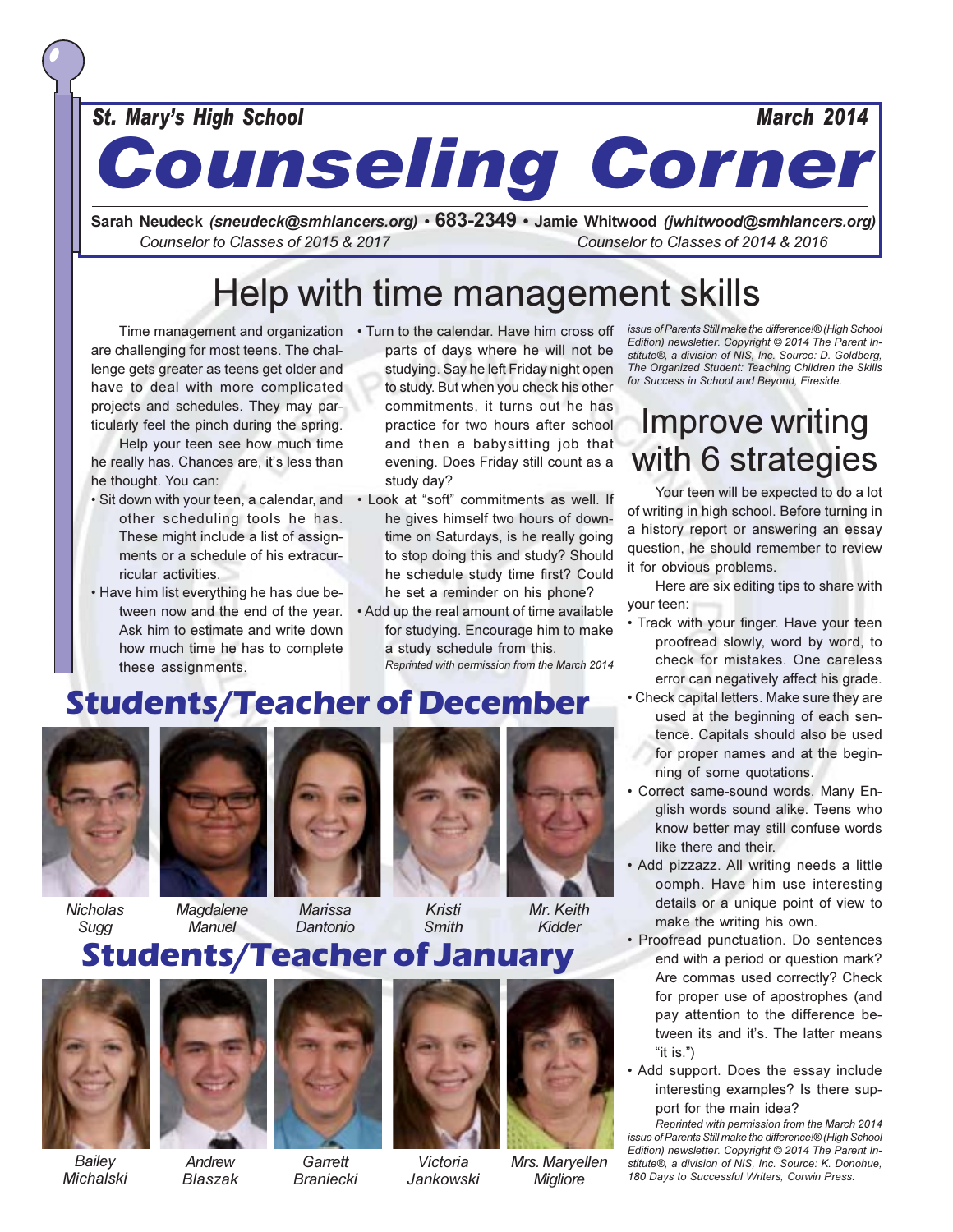### – From the Health Office –

#### **Physical Sign-up for 2014-15**

Every student playing a sport must have a current physical on file in the Health Office prior to the first tryout/practice date. Students wishing to have a school physical MUST sign up in the Health Office. Students will **NOT** be automatically

signed up if they had a physical the previous year. The school physician will be here at St. Mary's on March 18th.

Additionally, any student who did not play a sport this year but is interested in playing a sport next school year, or anyone who is interested in getting a physical for

working papers, needs to sign up for a physical with Mrs. Murphy in order to have a physical. THE DEADLINE TO SIGN UP IS MARCH 7TH.

Those with questions should call the school nurse, Mrs. Murphy, at 683-4824, ext. 220.



"Remember the Sabbath Day, keep it holy," Exodus 20:8. Scripture goes on to tell us that on the seventh day the Lord rested.

For some people Sunday is the same as any other day: the opportunity to catch up on tasks that didn't get finished previously. For others, Sunday is the opportunity to rest, like the Lord, and pause from the busyness of life to recall the faith relationship personally and communally. The challenge is to make church attendance a priority.

The celebration of Liturgy offers the opportunity to "know

God" in Scripture and to experience the presence of Jesus in the sacrament of the Eucharist. Liturgy empowers us to share joys and sorrows of the past week and to seek wisdom and strength for the next. (A good way to prepare for Liturgy is to read the Scripture passages before attending Mass).

Recently, as part of his homily, a priest asked the congregation, "Does what we do here make any difference in your life?" If your answer is no, maybe you're not doing it right or often enough.

Benedicat vos omnnipotens Deus. twf+

### The Lancer Parent Partnership presents the Annual Spring Fashion Show Dinner



Thursday, April 3, at Salvatore's Italian Gardens Restaurant Doors Open at 5 p.m. Tickets \$35. Tables of 10 Available. Tickets now on sale in the School Office. Tickets will also be sold prior to performances of "Footloose", March 20-22. Deadline for tickets sales is March 27.

For more information, please contact Sandy Gibson at ekgib15@msn.com

### **Diocese seeks Easter Mass** participants

Daybreak TV of the Diocese of Buffalo has been asked again to provide Easter Sunday Mass nationally for ABC affiliates.

The Easter Sunday Mass will be pre-recorded on Saturday, March 8, at 10 a.m. at St. Joseph Cathedral, Delaware Avenue, Buffalo. The goal is to fill the cathedral with 800 people.

This Mass will feature the talents and good work of many people from the diocese. The Cathedral Choir and Brass will present the music.

"I hope you will join me to celebrate Easter (a little bit early and wearing your Easter finest!)," wrote Bishop Richard Malone, "and bring family, friends, or associates with you."

Because seating is limited, reservations are needed.

Please register online at www. daybreaktv.org or call 716-847-8745 to RSVP.

**EARN FREE SUPPLIES** at OFFICE DEPOT

Every time you give our School ID number when buying qualifying school supplies, St. Mary's receives credits equal to 5% of the qualifying purchases to use for Free Supplies!

The School ID for St. Mary's High School is 70073221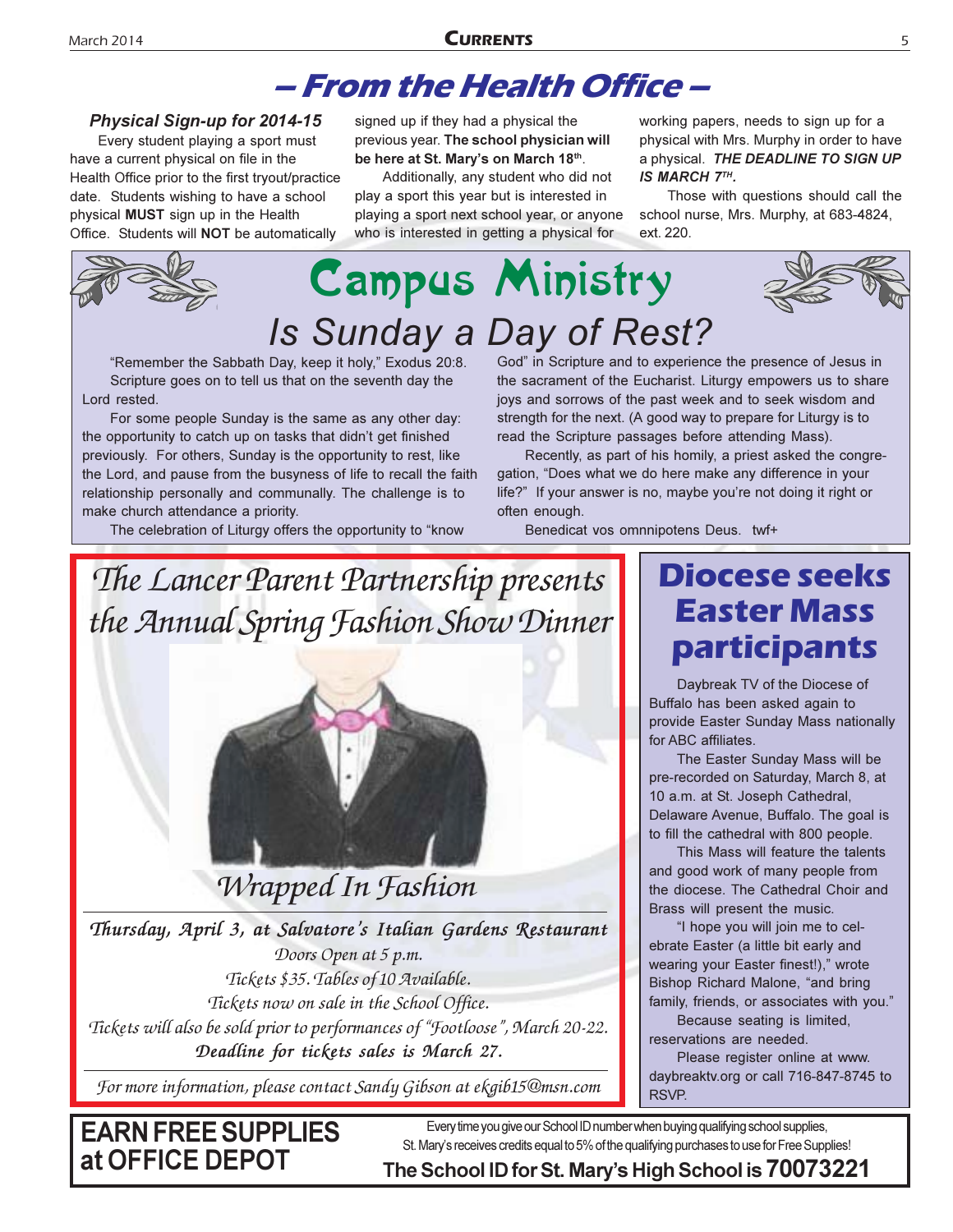### **Thank you for making Auction Successful!**

Thank you to everyone who helped to make Lancer Auction so successful. To those who were greeters, registrars, servers, musicians, check-out assistants, valet parkers, attendees, ...

(the list could go on and on), thank you for your time, your effort, and your generosity. It was because of you that the Auction was one of the most successful Auctions in school history.











Photos by Julie Pijacki '16 and Keith Kidder '85. More photos coming soon to www.smhlancers.org.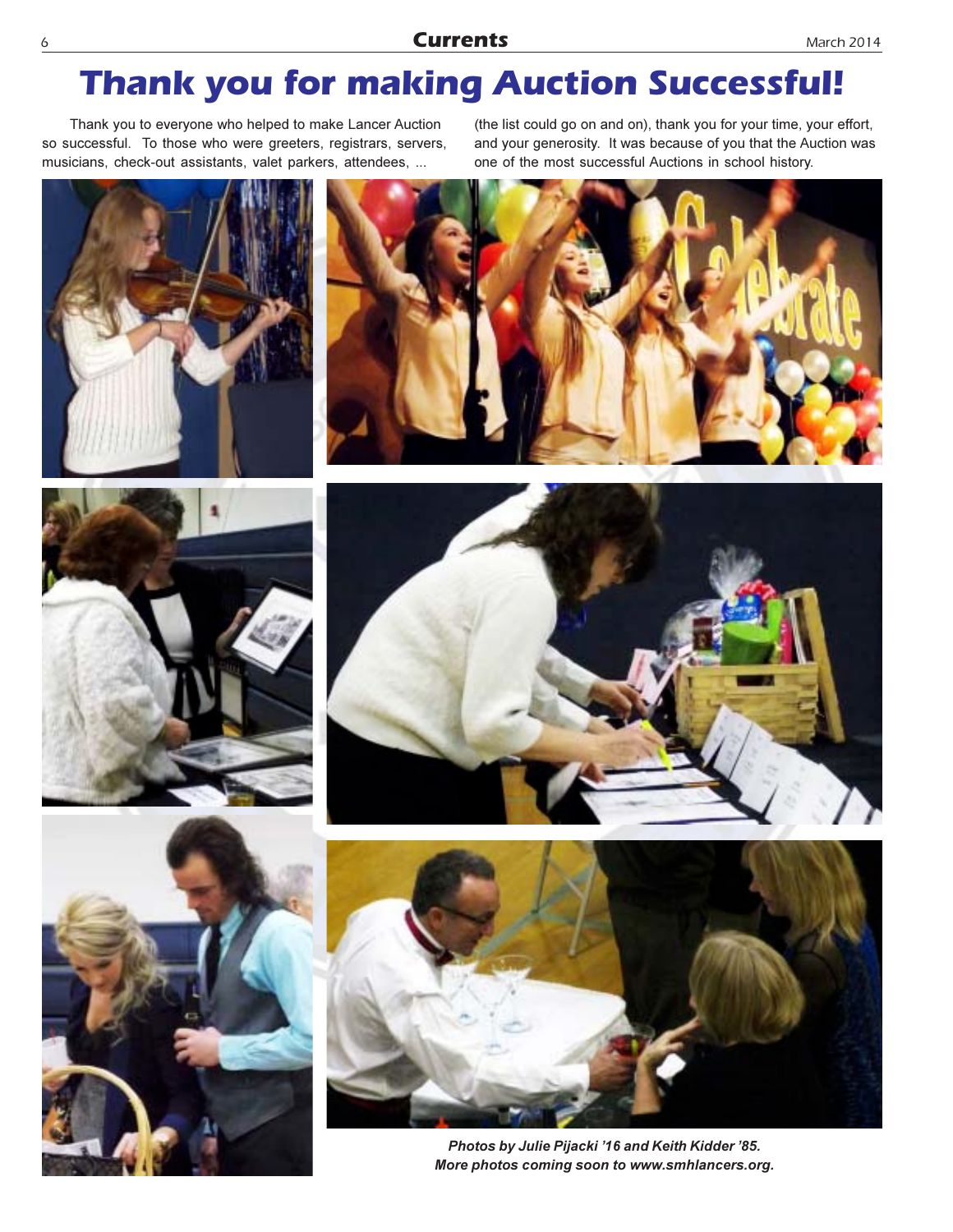### **Spring Sports Schedules 2014**

#### **Varsity Softball**

Games begin at 4:15pm unless noted otherwise. Home games are played at Walden Pond. Mon., April 7 vs. Christian Central Wed., April 9 vs. Nardin Fri., April 11 vs. Niagara Catholic Sat., April 26 - Depew Tournament Wed., April 30 vs. O'Hara Fri., May 2 @ Immaculata Sat., May 3 - Williamsville Tournament Wed., May 7 @ Mount Mercy Fri., May 9 @ Mt. St. Mary's Mon., May 12 vs. Nichols Sat., May 17 - Quarterfinals Mon., May 19 - Semifinals

Wed., May 21 - Finals

Tues., May 27 - States

#### **JV Softball**

Games begin at 4:15pm unless noted otherwise. Home games are played at **Walden Pond.** Mon., April 7 @ Christian Central

Wed., April 9 vs. Nardin Wed., April 30 vs. O'Hara Fri., May 2 @ Immaculata Wed., May 7 @ Mount Mercy Fri., May 9 @ Mt. St. Mary's Mon., May 12 vs. Nichols

#### **Men's Lacrosse**

Matches begin at 5pm unless noted otherwise. Home matches are played at Keysa Park. Wed., April 2 @ Buffalo (All-High) Tues., April 8 vs. Erie Thurs., April 10 vs. Depew Wed., April 23 @ Depew Thurs., April 24 vs. Gow Sat., April 26, TBA - Club Tournament Mon., April 28 vs. Niagara Falls Wed., April 30 vs. Buffalo Fri., May 2 @ Gow Tues., May 6 @ Park Fri., May 9, 5:30pm @ Erie Tues., May 13, TBA -Quarterfinals Thurs., May 15, TBA - Semifinals Sat., May 17, TBA - Finals

**Varsity Baseball** Games begin at 4:15pm unless noted otherwise. Tues., March 25, 4:30pm, vs. Newfane Sat., March 29, 1pm, vs. Dunkirk Tues., April 1, 4:30pm, vs. West Seneca East Mon., April 7, vs. St. Joe's Wed., April 9, 4:30pm @ St. Joe's Mon., April 21, 4:30pm vs. Sweet Home Wed., April 23, 4:30pm @ Christian Central (Lou Gehrig Park) Sat., April 26, 1pm vs. Frewsburg Mon., April 28, vs. St. Francis Wed., April 30 @ St. Francis Fri., May 2 @ Cardinal O'Hara Mon., May 5, 4:30pm vs. Cardinal O'Hara Mon., May 12 @ Bishop Timon (Cazenovia Park) Wed., May 14, vs. Bishop Timon Fri., May 16, @ Canisius (Delaware Park) Mon., May 19, vs. Canisius

#### **JV Baseball**

#### Games begin at 4:15pm unless noted otherwise.

Tues., Apr. 1, 4:30pm @ St. Joe's Wed., Apr. 2 @ West Seneca East Thurs., Apr. 10, vs. Canisius Tues., Apr. 22, @ St. Francis Thurs., Apr. 24, vs. Canisius Sat., Apr. 26, TBA@ St. Francis Mon., Apr. 28, vs. O'Hara Fri., May 2, vs. St. Francis Wed., May 7, vs. St. Joe's Fri., May 9, @ St. Joe's Sat., May 10, TBA vs. Timon Mon., May 12, @ Timon (Cazenovia Park) Fri., May 16, @ O'Hara Mon., May 19, @ Canisius (Delaware Park) Thurs., May 22, vs. St. Joe's Sat., May 24, TBA@ St. Francis

#### Tennis

Matches begin at 4:30pm. Home matches are played at Como Park. Tues., April 1 @ Park Thurs., April 3 vs. Niagara Catholic Tues., April 8 @ Mt. Mercy Thurs., April 10 @ Nardin Tues., April 22 @ Sacred Heart Thurs., April 24 vs. Mt. St. Mary's Tues., April 29 vs. Buffalo Seminary Wed., April 30 vs. Park Tues., May 6 @ Niagara Catholic Thurs., May 8 vs. Mt. Mercy

# **MYLOCKER** U DESIGN IT, WE MAKE IT, YOU WEAR IT

#### **Women's Lacrosse**

Matches begin at 4:30pm unless noted otherwise. Home matches are played at Keysa Park. Wed., March 19, 4:45pm @ Niagara Falls (Scrimmage) Sat., March 22, TBA @ Villa (Erie) Tues., March 25 vs. Springville Thurs., March 27 @ East Aurora (Scrimmage) Fri., April 4 @ Sacred Heart Mon., April 7 vs. Buffalo Seminary Wed., April 9 vs. Nardin Fri., April 11, 5pm7 @ Eden Tues., April 227 @ East Aurora Sat., April 26, 10am7 @ Niagara Falls Mon., April 28 vs. Mt. St. Mary's Wed., April 307 @ Buffalo Seminary Fri., May 2, 4:45pm7 @ Niagara Wheatfield Thurs., May 8 vs. Mt. Mercy Fri., May 97 @ Nardin Sat., May 10, 10am7 @ Lockport Mon., May 12 vs. Sacred Heart (St. Mary's) Wed., May 147 @ Mt. St. Mary's

#### Women's Track

Meets begin at 4pm. Wed., April 9, vs. Immaculata/ Sacred Heart (@ St. Francis) Wed., April 23 vs. Sacred Heart (location TBA) Wed., April 30, vs Cardinal O'Hara (location TBA) Mon., May 5, vs. Mt. St. Mary's (location TBA) Mon., May 12 - All Catholics Wed., May 14 - All Catholics

#### Men's Track

Meets begin at 4pm. Mon., April 7 @ Canisius Wed., April 9@ St. Francis Wed., April 23 @ St. Joe's Wed., April 30, vs Cardinal O'Hara (location TBA) Mon., May 12 - All Catholics Wed., May 14 - All Catholics

Schedules are subject to change, especially due to the weather. Updates available www.smhlancers.org

### **January Lottery Winners**

|  | Jan. 2 693 Ticket Unsold \$-          |  |
|--|---------------------------------------|--|
|  |                                       |  |
|  | Jan. 4 375 Ticket Unsold \$-          |  |
|  |                                       |  |
|  |                                       |  |
|  |                                       |  |
|  | Jan. 8 582 Ticket Unsold \$-          |  |
|  | Jan. 9 734 Ticket Unsold \$-          |  |
|  | Jan. 10 483 Ticket Unsold  \$-        |  |
|  | Jan. 11 324 Ticket Unsold  \$-        |  |
|  | Jan. 12 407 Ticket Unsold \$-         |  |
|  |                                       |  |
|  |                                       |  |
|  | Jan. 15 644 Ticket Unsold \$-         |  |
|  | Jan. 16 013  Virginia Stolarski  \$25 |  |
|  | Jan. 17 218 Ticket Unsold \$-         |  |
|  |                                       |  |
|  | Jan. 19 449 Ticket Unsold \$-         |  |
|  |                                       |  |
|  | Jan. 21 Joe Grega  \$25               |  |
|  |                                       |  |
|  | Jan. 23  106 Ticket Unsold \$-        |  |
|  | Jan. 24 938 Ticket Unsold \$-         |  |
|  | Jan. 25 267 Ticket Unsold \$-         |  |
|  | Jan. 26 719 Ticket Unsold \$-         |  |
|  | Jan. 27 950  Mark Sheperd  \$25       |  |
|  | Jan. 28  108  Alan Roskopf  \$25      |  |
|  | Jan. 29 357 Joleen Guay \$100         |  |
|  | Jan. 30 955 Ticket Unsold \$-         |  |
|  | Jan. 31 622 Ticket Unsold \$-         |  |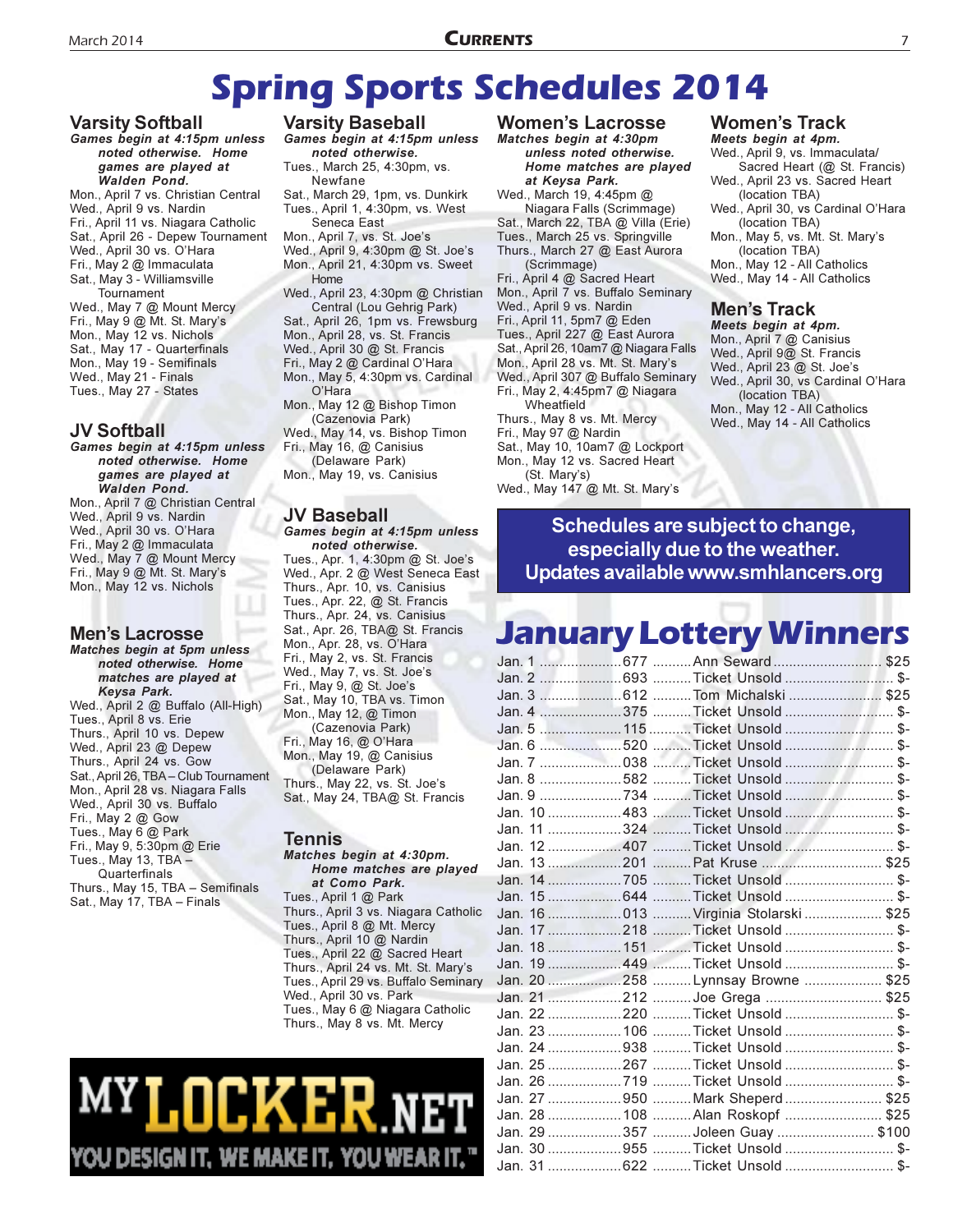# **Health Corner**

### **Wellness Week is March 24-28**

#### **By Healthy Lifestyles Club**

Every year St. Mary's High School participates in Wellness Week. This year Wellness Week will be held the week of March 24-28.

During Wellness Week we focus on increasing wellness awareness and the importance of staying healthy.

Students will have the chance to participate in the following activities during this week:

- . Morning Prayer Start the day off on the right foot. Every morning at 7:30 a.m. a short and inspirational prayer service will be held in the Blue Room.
- Step- A- Thon We want to increase our activity level during this week. It is our goal to have all of the students participate in the Step-A-Thon during lunch periods. As a school, it is our

Š

goal to reach 500,000 steps. The class with the most steps and participation will receive a Pride Day.

• Healthy Eating - The St. Mary's Cafeteria always offers healthy lunches. During this week we will increase our healthy food choices by offering fresh fruit and vegetables.

Please encourage your son/daughter to get involved in Wellness Week! It's important that we try our best to get healthy and stay well.

**Spirit Week Fun** 

Senior Cory Kiebzak knocks down pins during the Human Bowling Game of the Class Competition Assembly of Spirit Week.



### **School Meals** We serve education everyday through healthy choices March 2014 Menu

| <b>Breakfast-\$1</b>                                                                                                                          | <b>Monday</b>                                                                                                              | Tuesday                                                                                                   | Wednesday                                                                                 | <b>Thursday</b>                                                                                 | <b>Friday</b>                                                                                |
|-----------------------------------------------------------------------------------------------------------------------------------------------|----------------------------------------------------------------------------------------------------------------------------|-----------------------------------------------------------------------------------------------------------|-------------------------------------------------------------------------------------------|-------------------------------------------------------------------------------------------------|----------------------------------------------------------------------------------------------|
| $Reduced - 25¢$<br>Bagels, cream cheese,<br>assorted cereal, muffin,<br>juice, milk, fresh fruit<br><b>Served Every Day</b><br>7:15-7:45 p.m. | 3<br>Asian Dav – Rice.<br>oriental vegetables,<br>popcorn chicken,<br>dinner roll, fruit,<br>milk                          | 4<br>Mexican Day - Tacos<br>in a bag, seasoned<br>meat. lettuce.<br>cheese, seasoned<br>rice, fruit, milk | 5<br>Italian Day - Stuffed<br>shells, romaine<br>salad, dinner roll,<br>fruit. milk       | 6<br>French Day - Baked<br>chicken, mashed<br>potatoes, gravy,<br>corn, fruit, milk             | 7<br>ESL Day - Fish fry.<br>salad. Cole slaw.<br>tater tots, fruit,<br>milk                  |
| A la carte items:<br>Muffins $-60c$<br>Pop Tarts $-60¢$<br>Orange Juice $-50¢$<br>Milk $-50¢$                                                 | 10<br>Chicken patty on bun. Pizza bagels, chef<br>romaine salad,<br>potato rounds.<br>green beans, fruit,<br>milk          | salad, hash brown<br>patty, peas, carrots,<br>fruit, milk                                                 | 12<br>Stuffed-crust pizza,<br>chef salad, tater<br>rounds, broccoli,<br>fruit, milk       | 13<br>Tacos, seasoned<br>meat. two 6"<br>wraps, lettuce,<br>cheese, salsa, rice,<br>fruit, milk | 14<br>Grilled cheese.<br>tomato soup, hash<br>brown patty.<br>broccoli, corn, fruit,<br>milk |
| $Lunch - $3$<br>$Reduced - 25¢$<br>Students may prepay for<br>lunch for one week or                                                           | 17<br>Turkey or ham wraps, Chicken tender sub,<br>lettuce, tomato,<br>cheese, oven fries.<br>carrots, peas, fruit,<br>milk | 18<br>sweet potato fries.<br>corn, broccoli, fruit,<br>milk                                               | 19<br>Cheeseburger on roll,<br>macaroni & cheese,<br>green beans.<br>peaches, fruit, milk | 20<br>Hot dogs on a bun,<br>baked beans.<br>vegetables, fruit,<br>milk                          | 21<br>No School                                                                              |
| more $-$ \$2.75 per day<br>All lunches include milk:<br>White $-1\%$<br>White - Fat Free<br>Chocolate - Fat Free                              | 24<br>Chicken patty on roll,<br>chef salad, tater<br>tots, carrots, fruit,<br>milk                                         | 25<br>Tacos, two 6' wraps,<br>lettuce, cheese,<br>tomatoes, salsa,<br>seasoned rice, fruit,<br>milk       | 26<br>Sahlen's hot dog on a<br>bun, baked beans,<br>oven fries, fruit,<br>milk            | 27<br>Stuffed-crust pizza,<br>chef salad, sweet<br>potato fries, fruit,<br>milk                 | 28<br>Ravioli, romaine<br>salad, dinner roll.<br>broccoli, corn, fruit,<br>milk              |
| A la carte items:<br>Sandwiches $-$ \$1.50<br>Other items vary everyday!                                                                      | 31<br>To be announced                                                                                                      |                                                                                                           |                                                                                           |                                                                                                 |                                                                                              |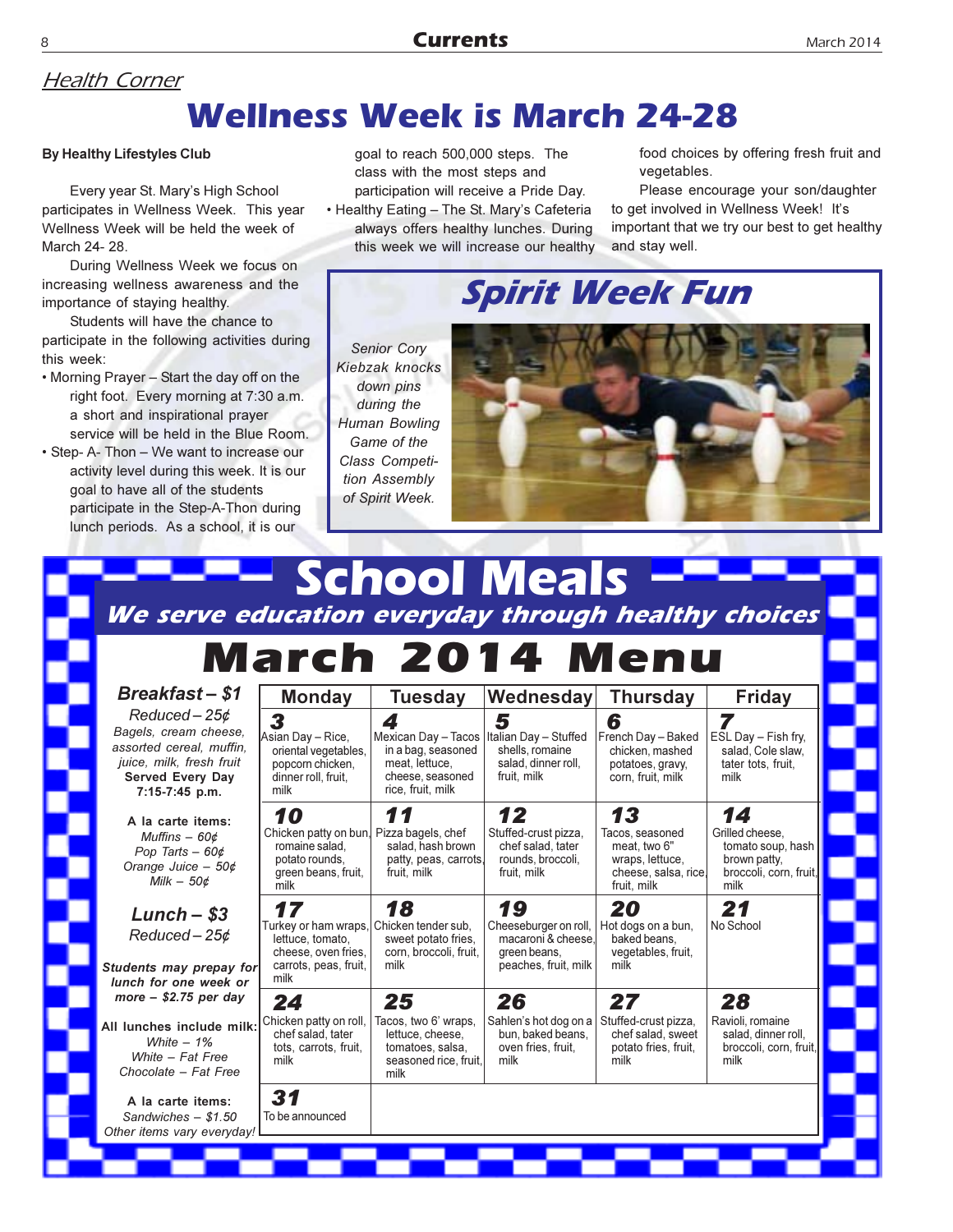# **March 2014 Calendar**

| <b>Sunday</b>                                                                   | <b>Monday</b>                                                                                         | <b>Tuesday</b>                                                                                                                                                                                                            | <b>Wednesday</b>                                                                                                                                                                               | <b>Thursday</b>                                                                                                                                                                                   | <b>Friday</b>                                                                                                            | <b>Saturday</b>                                           |
|---------------------------------------------------------------------------------|-------------------------------------------------------------------------------------------------------|---------------------------------------------------------------------------------------------------------------------------------------------------------------------------------------------------------------------------|------------------------------------------------------------------------------------------------------------------------------------------------------------------------------------------------|---------------------------------------------------------------------------------------------------------------------------------------------------------------------------------------------------|--------------------------------------------------------------------------------------------------------------------------|-----------------------------------------------------------|
|                                                                                 |                                                                                                       |                                                                                                                                                                                                                           |                                                                                                                                                                                                |                                                                                                                                                                                                   |                                                                                                                          | Spaghetti Dinner to<br>benefit Baseball<br>Team 1-5pm     |
| $\overline{2}$<br><b>MBB Finals at</b><br><b>Cansius College</b><br>6:30 or 8pm | $3-E$ Day<br><b>Student Senate</b><br>2:30 <sub>pm</sub>                                              | 4-F Day<br>Curriculum<br>Committee 2:30pm                                                                                                                                                                                 | 5-A Day<br>Special Schedule<br>(Ash Wednesday<br><b>Prayer Service)</b><br>SEEK Meeting 2:30pm                                                                                                 | 6-B Day<br><b>Weekly Mass</b><br>7:30am in Chapel<br><b>NHS</b> Tutoring<br>2:30pm in Library                                                                                                     | 7-C Day<br>Junior Retreat<br>8am-3:30pm                                                                                  | 8<br><b>SAT Testing Day</b>                               |
| $\boldsymbol{9}$                                                                | $10-D$ Day<br><b>Student Senate</b><br>2:30 <sub>pm</sub>                                             | $11-E$ Day<br>NHS Meeting 2:30pm                                                                                                                                                                                          | $12-F$ Day<br><b>Campus Ministry</b><br>Meeting 7:30am<br>Principal's Ad Board<br>2:30 <sub>pm</sub>                                                                                           | 13-A Day<br><b>Weekly Mass</b><br>7:30am in Chapel<br><b>NHS Tutoring</b><br>2:30pm in Library                                                                                                    | 14-B Day<br><b>Special Schedule</b><br>(Lenten Reconcilia-<br>tion)<br>Seniors to OLV Basilica                           | 15                                                        |
| 16                                                                              | 17-C Day<br><b>Student Senate</b><br>2:30 <sub>pm</sub>                                               | 18-D Day                                                                                                                                                                                                                  | $19-E$ Day<br><b>Campus Ministry</b><br>Meeting 7:30am<br>Lenten Day of Prayer<br>$-Eucharistic$<br>Adoration<br>Faculty/Staff Meeting<br>2:30pm<br>WLax @ Niagara Falls<br>(Scrimmage) 4:45pm | $20-F$ Day<br>Pride Dav<br><b>Weekly Mass</b><br>7:30am in Chapel<br><b>NHS Tutoring</b><br>2:30pm in Library<br>Musical 7:30pm<br><b>Pride</b><br>Day                                            | 21<br><b>NOSCHOOL</b><br>Administrative Day<br>Musical 7:30pm<br><b>No</b><br><b>School</b>                              | 22<br>Musical 7:30pm<br>WLax @ Villa (Erie)<br><b>TBA</b> |
| 23<br><b>Wellness Week</b><br><b>Donate Life Week</b>                           | 24-A Day<br><b>Student Senate</b><br>2:30 <sub>pm</sub>                                               | $25-B$ Day<br>Ext HR / PM Liturgy<br>Schedule<br>(Class Meetings /<br>Annunciation Liturgy)<br><b>VBB</b> vs. Newfane<br>4:30 <sub>pm</sub><br><b>WLax vs. Springville</b><br>4:30 <sub>pm</sub><br>Liturgy<br>Dress Code | $26-C$ Day<br><b>Spring Sports</b><br>Banquet 6pm                                                                                                                                              | 27-D Day<br><b>Weekly Mass</b><br>7:30am in Chapel<br>Blood Drive 8am-1pm<br><b>NHS Tutoring</b><br>2:30pm in Library<br>WLax @ East Auorra<br>(Scrimmage)<br>4:30 <sub>pm</sub>                  | $28-E$ Day<br><b>Jeans Day</b><br><b>Jeans</b><br><b>Day</b>                                                             | 29<br><b>VBB vs. Dunkirk 1pm</b>                          |
| 30                                                                              | $31-F$ Day<br><b>Campus Ministry</b><br>Meeting 2:30pm<br><b>Student Senate</b><br>2:30 <sub>pm</sub> | 1-A Day<br>Curriculum<br>Committee 2:30pm<br>Tennis @ Park<br>4:30 <sub>pm</sub><br>JV BB @ St. Joe's<br>4:30 <sub>pm</sub><br><b>VBB</b> vs. West<br>Seneca East<br>4:30 <sub>pm</sub>                                   | $2-B$ Day<br><b>SEEK Meeting</b><br>2:30 <sub>pm</sub><br>JV BB @ West<br>Seneca East<br>4:15 <sub>pm</sub><br>MLax @ Buffalo (All-<br>High Stadium) 5pm                                       | 3-C Day<br>Pride Day<br>Weekly Mass<br>7:30am in Chapel<br><b>INHS Tutoring</b><br>2:30pm in Library<br>Fashion Show 5-9pm<br>Tennis vs. Niagara<br>Catholic 4:30pm<br><b>Pride</b><br><b>Day</b> | 4-D Day<br><b>Ext HR Schedule</b><br>(Lenten Prayer<br>Service)<br>End of Third Quarter<br>WLax @ Sacred<br>Heart 4:30pm | 5                                                         |

### Scrip News (continued from page 2)

regarding a sign up for

shopwithscrip.com. This will be offered in addition to our traditional SCRIP ordering process.

Features include:

- Placing your own orders online.
- Paying for your gift cards online with PrestoPay, an online payment system.
- Using the Reload option to add funds to

existing gift cards previously purchased through our program.

• Using ScripNow! eCards to order, pay for, and print electronic gift cards right from your ShopWithScrip Account.

Keep in mind that Tops cards can be used at Tops gas pumps. Also, Kohl's gift cards can be used to pay

your Kohl's charge card bill.

Consider using Dick's cards to purchase all your Spring sports equipment, Home Depot cards for your spring home repairs, Crusciki Bakery gift cards for Easter baked goods and sweets.

Thank you again to everyone for participating in this very important program.